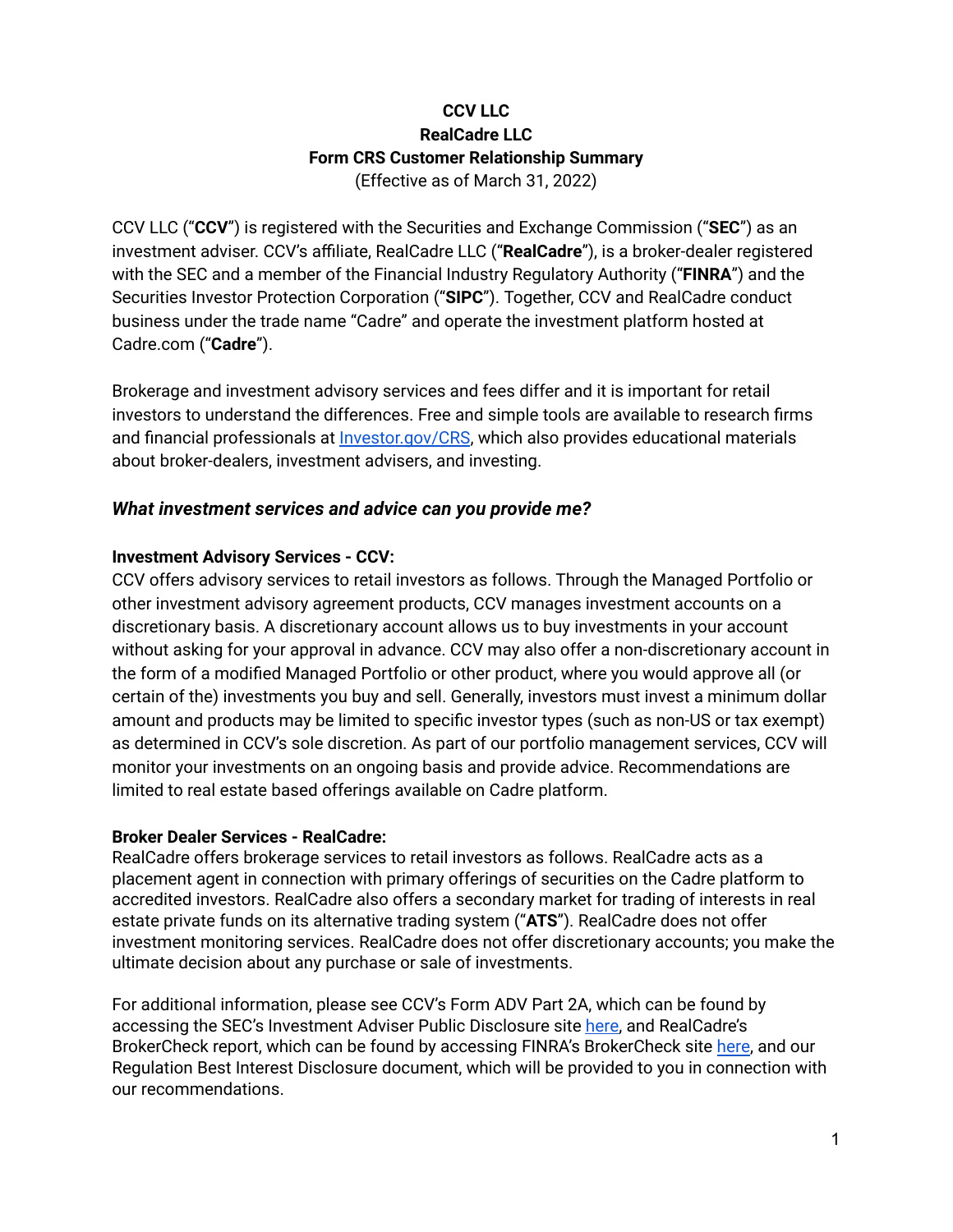*Conversation Starters: Ask your financial professional --*

- *● Given my financial situation, should I choose an investment advisory service? Should I choose a brokerage service? Should I choose both types of services? Why or why not?*
- *● How will you choose investments to recommend to me?*
- *● What is your relevant experience, including your licenses, education and other qualifications? What do these qualifications mean?*

### *What fees will I pay?*

#### **Investment Advisory Fees - CCV:**

CCV generally will not charge any fee or expense for the advisory services provided under the Managed Portfolio product or other advisory service. However, you will pay fees related to investments in your account as described below. CCV, RealCadre and their affiliates will be recipients of fees related to investments (including asset-based fees), which presents a conflict because it creates an incentive to encourage you to purchase investments that pay these fees. Generally, we have the authority to waive, reduce or calculate differently any of the fees in any investment management agreement. The following are fees and expenses you typically will pay related to an investment in your account:

- **Annual Asset Management and Administration Fees** In addition to the services we provide retail investors, CCV also manages investment funds that you may invest in. CCV will receive from each investment fund an annual asset management fee for acting in an asset management role with respect to such fund and may also receive an administration fee for services provided to such fund. The fees for each such fund are detailed in the applicable offering documents. The typical asset management fee and administration fee (if any) are expected to average 1 to 2% of the then-current equity value or cost basis of each investment fund over the life of the investment fund. The asset management and administration fees are typically payable quarterly in advance. Asset-based fees are based on the amount of assets in your account, so the greater your assets, the higher the amount will be that you pay, which may create an incentive for us to encourage you to increase the assets in your account.
- **Performance-based Fees** CCV does not charge any performance-based fees. However, in certain investments, an affiliate of CCV will receive a portion of any "promote" or "carried interest" distributions payable to sponsors of joint ventures in which the funds invest. The amount or percentage of all such fees is negotiated for each transaction and is disclosed in the offering or update documents for each investment.
- **Broker-Dealer Fees** See below for a description of the fees paid to RealCadre.
- **Other Fees or Costs** Clients may indirectly pay other expenses in addition to the fees paid to us. The investment funds you invest in may pay costs including, but not limited to, investment related expenses whether relating to investments that are consummated or unconsummated (e.g., due diligence costs, investment banking fees, sourcing or finder's fees), costs and fees for consultants, interest on margin accounts and other indebtedness, interest and fees on short-term credit facilities, custodial fees, clearing and settlement charges, interest expense and other investment-related expenses (e.g., meetings, entertainment, food, travel and lodging expenses); research and deal sourcing tool related expenses; legal expenses; and professional fees (including, without limitation, expenses of consultants, valuation firms and other experts). This list is not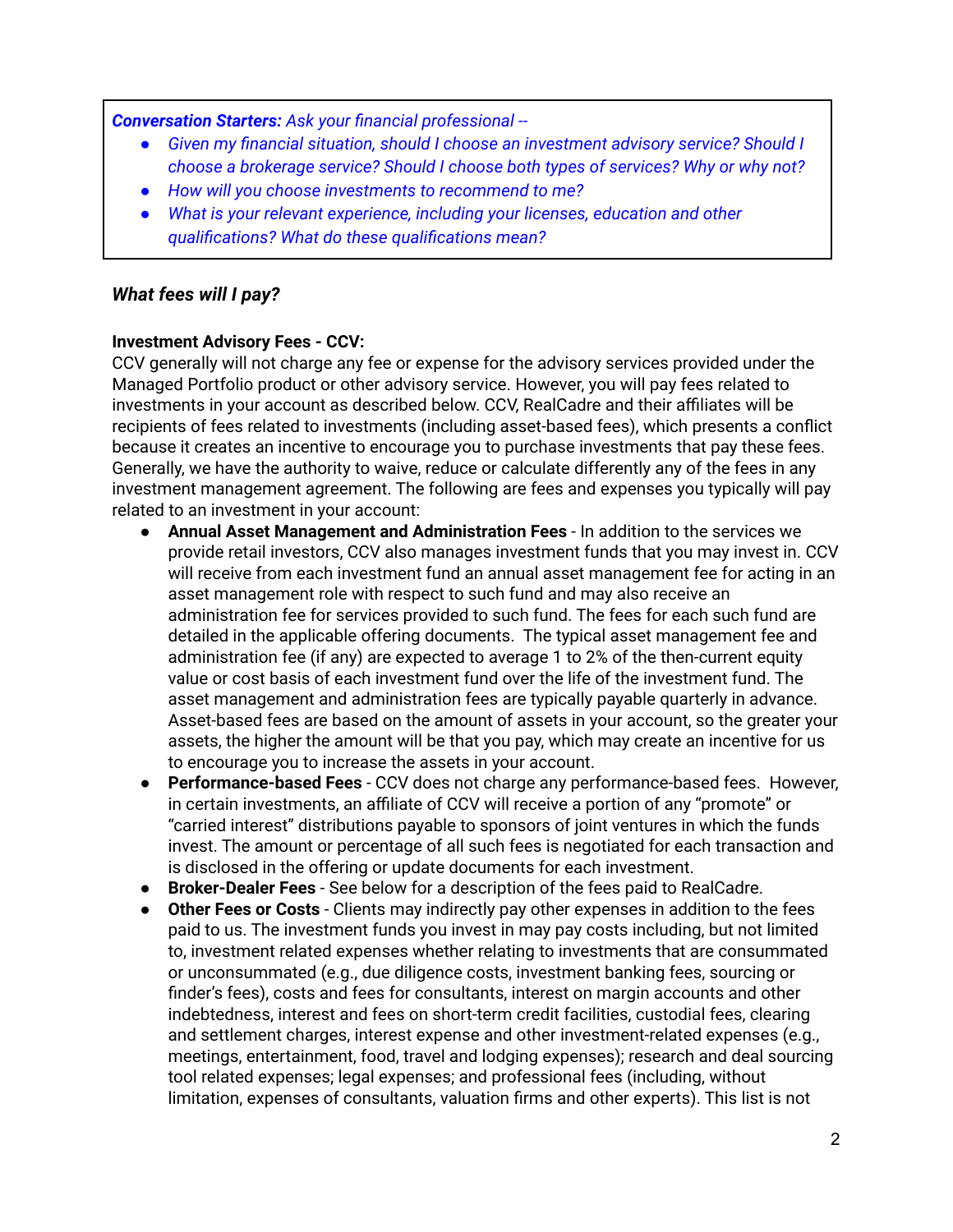exhaustive, please refer to offering documents for information on additional fees and/or costs.

#### **Broker Dealer Fees - RealCadre:**

RealCadre generally earns compensation including transaction fees, commissions, and other compensation, typically payable in cash. For primary offerings where RealCadre acts as a placement agent, RealCadre generally receives from each investment fund a commitment or placement fee (also referred to as "**acquisition fees**") for acting as a placement agent with respect to such fund. The amount of such placement fee is not expected to exceed, with respect to each investor, approximately 4% of the capital commitment made to such fund by such investor. As outlined above in the **Investment Advisory Fees - CCV** section, affiliates of RealCadre also may receive fees in connection with such primary offerings.

You may also pay RealCadre a fee every time you buy or sell an investment on its ATS. For secondary transactions on the ATS or where we are an agent, buyers and sellers are generally each charged between 1.5% to 3.25% of the gross transaction price for each transaction. This fee, commonly referred to as a 'commission' or 'secondary market fee', is based on the specific transaction and not the value of your account.

**You will pay fees and costs whether you make or lose money on your investments. Fees and costs will reduce any amount of money you make on your investments over time. Please make sure you understand what fees and costs you are paying.**

*Conversation Starters: Ask your financial professional --*

*● Help me understand how these fees and costs might affect my investments. If I give you \$10,000 to invest, how much will go to fees and costs, and how much will be invested for me?*

# *What are your legal obligations to me when providing recommendations as my broker-dealer or when acting as my investment adviser? How else does your firm make money and what conflicts of interest do you have?*

*When we provide you with a recommendation as your broker-dealer or act as your investment adviser*, we have to act in your best interest and not put our interest ahead of yours. At the same time, the way we make money creates some conflicts with your interests. You should understand and ask us about these conflicts because they can affect the recommendations and investment advice we provide you. Here are some examples to help you understand what this means.

#### **Examples of Ways We Make Money and Conflicts of Interest.**

● **Proprietary Investments:** RealCadre only offers (and CCV's managed accounts will only invest in) proprietary investment vehicles that are managed by us and our affiliates. These proprietary investments create a conflict for us because we or our affiliates also receive fees and compensation when you purchase a product they issue, sponsor or manage.